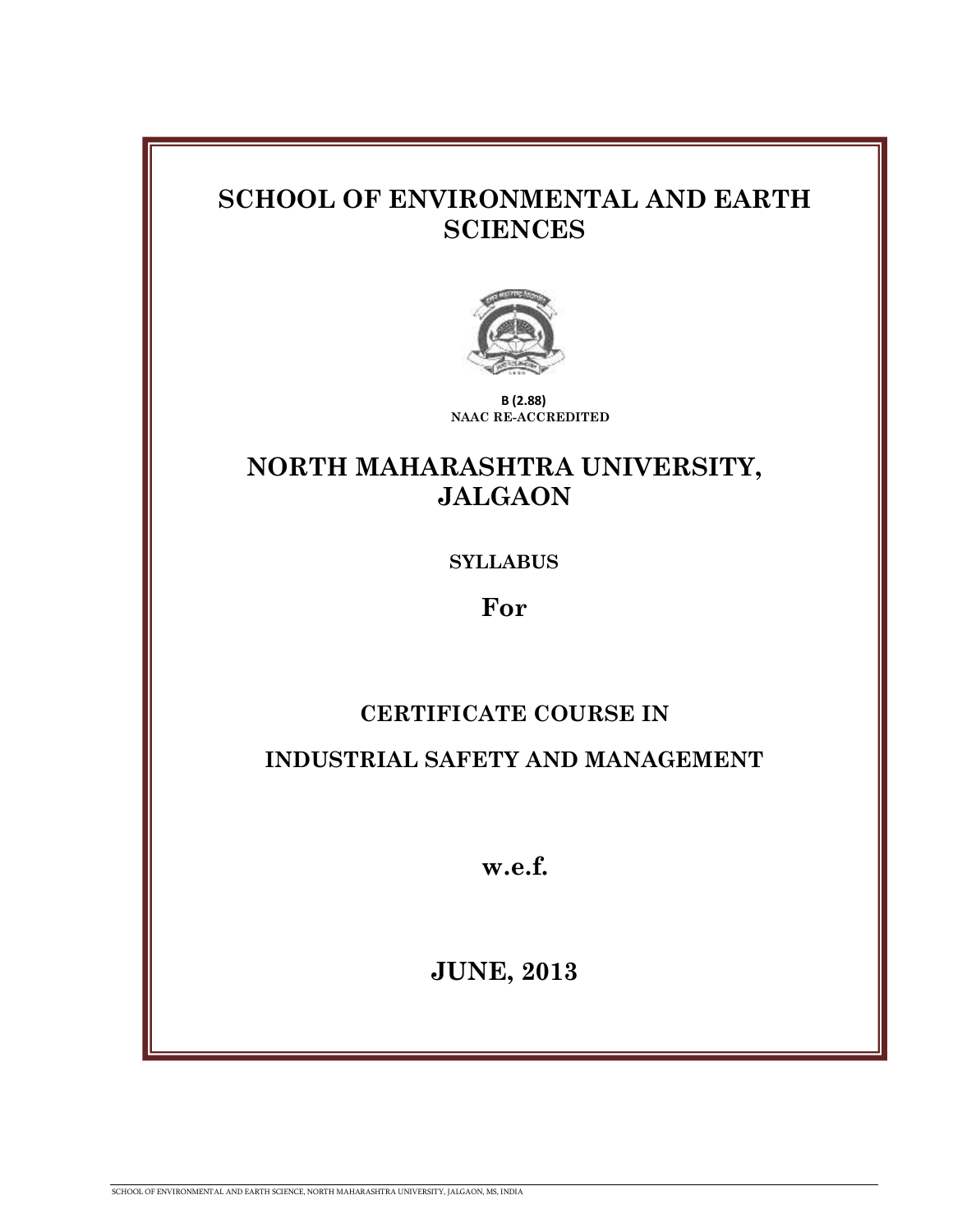## CREDITS FOR CERTIFICATE COURSE IN

## 'INDUSTRIAL SAFETY AND MANAGEMENT'

| <b>UNIT</b>                                               | <b>TITLE</b>                            | <b>CREDITS</b> |
|-----------------------------------------------------------|-----------------------------------------|----------------|
| ISM 101: Industrial Safety, Hygiene & Occupational Health |                                         |                |
| I                                                         | Introduction to Industrial Safety       | 01             |
| $\mathbf{I}$                                              | Risk Assessment & Hazard Identification | 01             |
| III                                                       | <b>Industrial Hygiene</b>               | 01             |
| IV                                                        | Occupational Health                     | 01             |
| ISM 102: Control of Workplace Hazards                     |                                         |                |
| $\mathbf I$                                               | <b>Control of Physical Hazards</b>      | 01             |
| II                                                        | <b>Control of Chemical Hazards</b>      | 01             |
| III                                                       | <b>Control of Electrical Hazards</b>    | 01             |
| IV                                                        | <b>Control of Fire Hazards</b>          | 01             |
| ISM 103: Safety Legislation & Management                  |                                         |                |
| $\mathbf I$                                               | <b>Industrial Safety Legislations</b>   | 01             |
| $\mathbf{I}$                                              | <b>Industrial Safety Management</b>     | 01             |
| III                                                       | Safety Awareness & Training             | 01             |
| IV                                                        | Plant design & housekeeping             | 01             |
| <b>ISM 104 : Practical Course</b>                         |                                         | 04             |
| ISM105: Research Project                                  |                                         | 04             |
|                                                           | TOTAL CREDITS                           | 20             |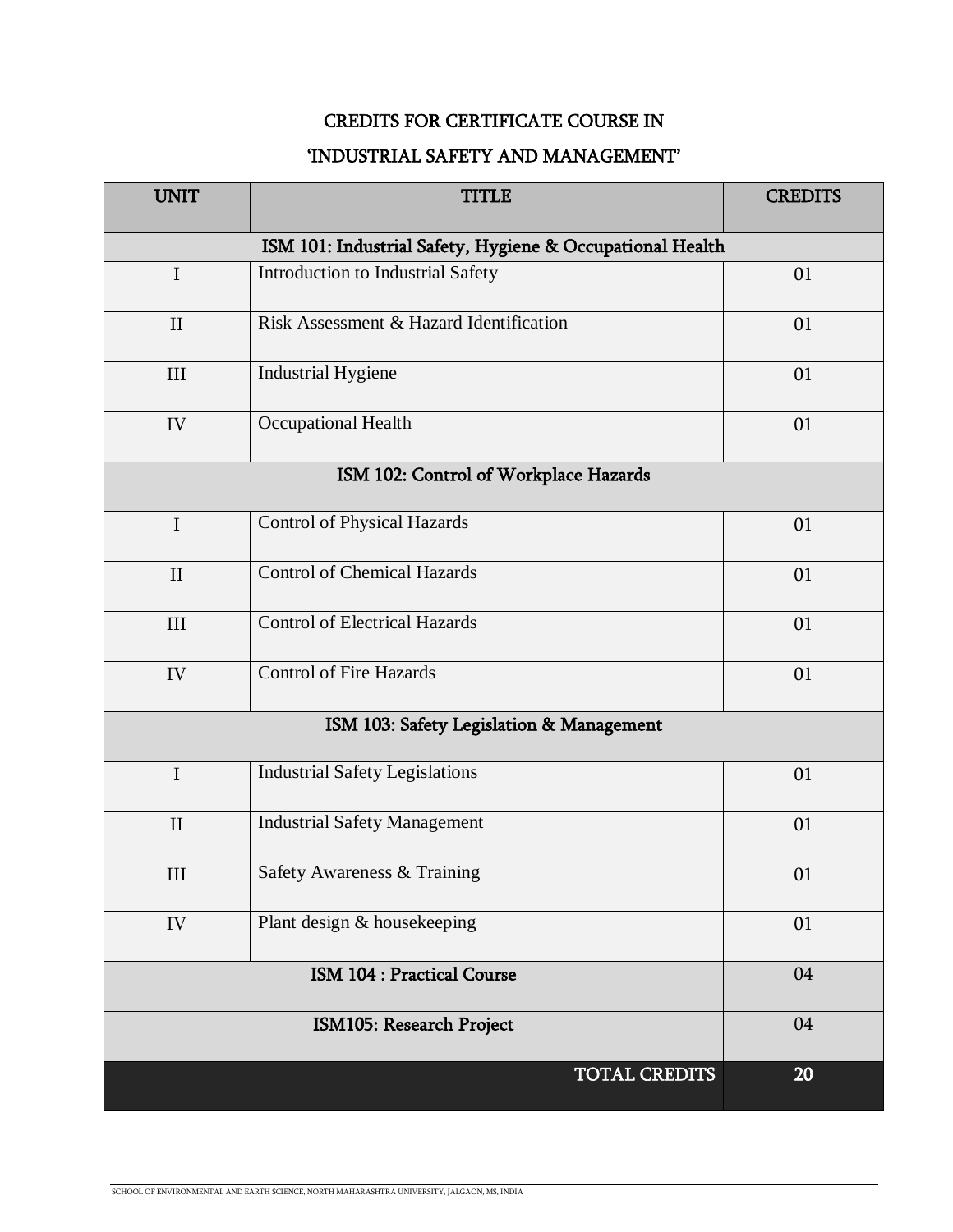## **ISM 101: INDUSTRIAL SAFETY, HYGIENE & OCCUPATIONAL HEALTH**

### **Unit I: Introduction to Industrial Safety (15 Lectures)**

History and development of safety movement, Need for safety, Safety legislation: Acts and rules, Safety standards and codes, Safety policy: safety organization and responsibilities and authorities of different levels.

Accident sequence theory, Causes of accidents, Accident prevention and control techniques, Plant safety inspections, Job safety Analysis and investigation of accidents, First aid.

Financial costs-direct and indirect social costs of accidents. Compilation procedure for financial costs. Cost data, quality and its limitations-Budgeting.

### **Unit II: Risk Assessment & Hazard Identification (15 Lectures)**

Checklist procedure, Preliminary hazard analysis, What if analysis, Failure mode effect analysis, Hazard and operability (HAZOP) studies, Hazard analysis techniques: Fault tree analysis, Event tree analysis, General outline of DOW index, Risk estimation and management, Major hazard control, On-site and Off-site emergency preparedness.

Identification of hazard, Categorization methods for elimination of hazard, Mechanical hazards; machine guarding, safety with hand tools/ portable power tools, Pressure vessel hazards and their control, Safety in material handling: hazards and safe Practices, safety with storage of materials, Electrical hazards: classification, safe work practices, Chemical hazards: laboratory safety, bulk handling of chemicals, Fire and explosion hazards, Fire detection, Prevention ,control, and extinguishments, Industrial layout, Industrial waste management.

## Unit III: Industrial Hygiene (15 Lectures)

**Industrial Hygiene:** Environmental stresses: physical, chemical, biological and ergonomic stresses, Principles of industrial hygiene, Overview of control measures. Permissible limits. Stress, Exposures to heat, Heat balance, Effects of heat stress, WBGT index measurement, Control Measures. Chemical agents, IS/UN classification, Flammables, Explosives, Water sensitive chemicals, Oxidants, Gases under pressure, Chemicals causing health hazards: irritants, asphyxiates, anaesthetics, systemic poisons and carcinogens, Chronic and acute exposure, Routes of entry, Types of airborne contaminants, Introduction to air sampling and evaluation methods, Occupational exposure limits, Engineering control measures, Principles of ventilation.

## Unit VI: Occupational Health (15 Lectures)

**Occupational Health:** Concept of health and occupational health, Spectrum of health, Occupational and work related diseases, Levels of prevention, History of occupational health, Characteristics of occupational diseases, Essentials of occupational health service, personal protective equipments (respiratory and non-respiratory)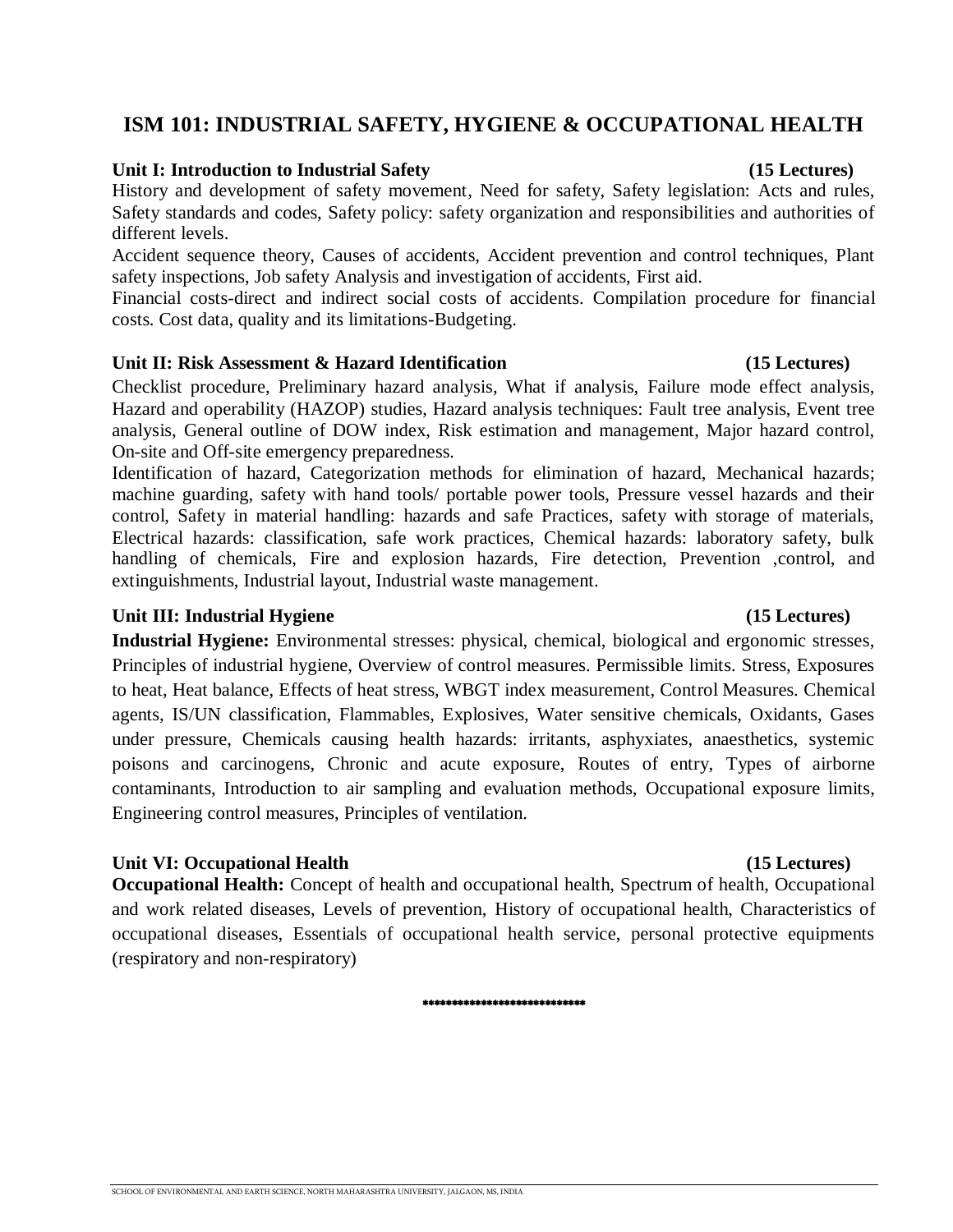## **ISM 102: CONTROL OF WORKPLACE HAZARDS**

### **Unit I: Control of Physical Hazards: (15 Lectures)**

Purpose of lighting. Advantages of good illumination. Lighting and safety. Lighting and the work. Sources and types of artificial lighting. Principles of good illumination. Recommended minimum standards of illumination. Design of lighting installation, Lighting and colour, Purpose of ventilation. Classification of Ventilation as General Ventilation (Natural and Mechanical modes), Local Exhaust Ventilation,Special methods for Thermal Stress control such as Air conditioning , Radiant Heat Control. Engineering Control of noise, Vibration damping, Noise isolation, Noise bsorption. Silencers. Case studies on impact of noise from compressors and generators. Vibration: Effects, measurement and control.

### **Unit II: Control of Chemical Hazards (15 Lectures)**

Hazardous properties of chemicals and appreciation of information provided in Material safety data sheets. Classification of dangerous materials with pictorial symbols, common hazard and common precautions for each class. Safety in transportation of dangerous materials by road, rail, ships and pipelines. Safety in bulk storage of hazardous substances. Safety in shelf storage of hazardous substances. Safety in handling of chemicals in the plant by pipelines. Hazards of chemical reactions, and possibilities of reactions going out of control. Common hazards of important chemical reactions and their control. Common hazards of important unit operations and their control. Safety considerations in process control instrumentation. Safe start up, shut down and emergency shut down procedures. Safety in sampling and gauging. Safety aspects of plant modifications. Proper identification of plants and equipments. Maintenance of component failure history Corrosion prevention for safety. Preventive maintenance of vulnerable equipments. Safe entry into confined spaces. Permit to work system for safety in chemical plants. NDT in chemical Plants

## **Unit III: Control of Electrical Hazards: (15 Lectures)**

Dangers from electricity. Safe limits of amperages, Voltages Safe distance from lines. Capacity and protection of conductors, Joints and connections, Means of cutting of power overload and short circuit protection. Earth fault protection. Earth insulation and continuity tests. Protection against overvoltage. Hazards arising out of 'borrowed' neutrals. Other precautions. Portable electrical apparatus. flame proof electrical apparatus. flame proof electrical equipments, Precautions in their selection, installation, maintenance and use. Control of hazards due to static electricity.

## Unit IV: Control of Fire Hazards: (15 Lectures)

Statutory provisions regarding fire safety. Factors contributing towards fire. Chemistry of fire. Classification of fires. Common causes of industrial fires. Determination of fire load. Fire resistance of building materials. Design of building plant, exits, etc. for fire safety. Prevention of fire. Portable extinguishers. Water systems, carbon-di-oxide systems. Foam extinguisher system. Dry chemical extinguishing system. Industrial fire detection and alarms. Sprinkle systems. Special precautionary measures in handling/processing flammable liquids, gases, vapours, mists and dusts. BLEVE( Boiling Liquid Expanding Vapour Explosion). Fighting fires involving pesticides. Emergency action plan. EAC or Hazchem Code.

## SCHOOL OF ENVIRONMENTAL AND EARTH SCIENCE, NORTH MAHARASHTRA UNIVERSITY, JALGAON, MS, INDIA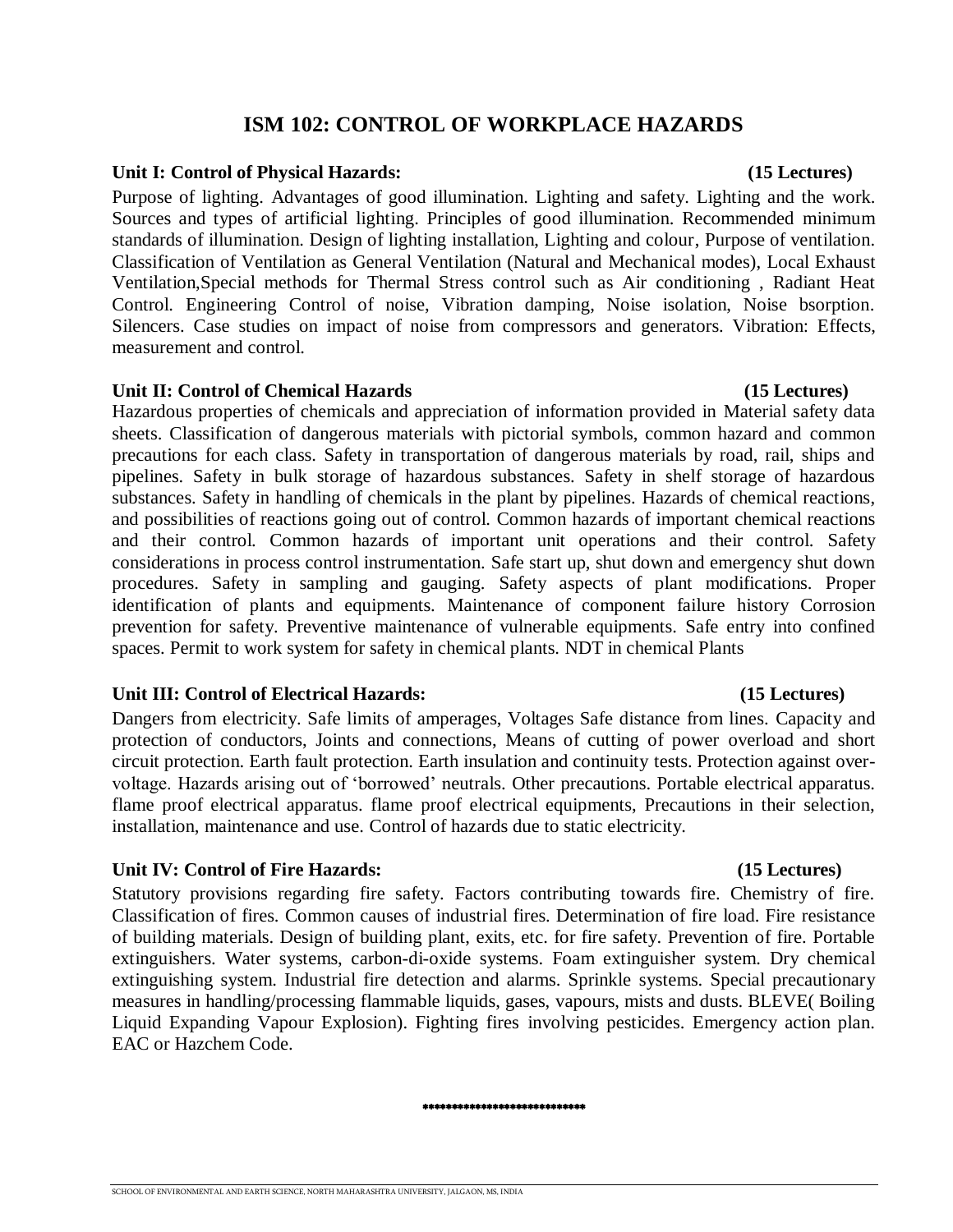## **ISM 103: SAFETY LEGISLATIONS & MANAGEMENT**

### **Unit I: Industrial Safety Legislations: (15 Lectures)**

**Legislative measures in industrial safety:** Factories Act, 1948, Workman's Compensation Act, 1943, Employees State Insurance Act, 1948. Mines Act , Air (Prevention and control) Pollution Act, 1981, Water (Prevention and Control) Pollution Act, 1974,Boiler Vessels Act. Child Labour and Women Employee Act. The factories rules, History, Provisions under the factories Act and rules made there under with amendments, Functions of safety management.

ILO Convention and Recommendations in the furtherance of safety, health and welfare.

**Occupational Safety, Health and Environment Management:** Bureau of Indian standards on safety and health 14489 - 1998 and 15001 – 2000 OSHA, Process Safety Management (PSM) as per OSHA, PSM principles, OHSAS – 18001, EPA Standards, Performance measurements to determine effectiveness of PSM

### Unit II: Industrial Safety Management (15 Lectures)

**Management:** Concept, definition, nature and importance, Role and functions of a manager, Elements and functions of Management.

**Management Principles:** Authority, responsibility & power of Management, Span of Control. Delegation and decentralisation of authority. General principles of Management.

**Industrial Safety:** History of Safety Movement in India and abroad. The Accident Problem, Nature & size need for safety, legal, humanitarian, economic and social considerations.

**Safety Management:** Role of management in Industrial Safety. Safety Management- Principles & Practices.

**Safety Organization:** Role of safety committee and its formation, Safety awareness programme: motivation, education and training, Appraisal of plant safety and measurement of safety performance, Total loss control concept, Introduction to productivity, Quality, Reliability, and Safety (PQRS) theory.

## **Unit III: Safety Awareness & Training: (15 Lectures)**

**Training for Safety:** Assessment of needs. Design & development of training programme. Training methods and strategies. Training of manager ,supervisors & workers. evaluation of training programmes. **Training Programme**: In-Plant training programmes. Out-of-plant training programmes. Seminars, Conferences & Workshop , Programmes for new workers. Job instructions Vs Safety instructions.

**Employee Participation:** Purpose, nature, scope and methods. Safety committee and union participation.

**Trade Unions:** History of trade unions in India. Role of trade unions in safety and health. Collective bargaining and safety.

**Safety Promotion & Publicity:** Safety suggestion schemes. Safety competitions, Safety incentive Schemes. Audio Visual Publicity, other promotional methods.

**Human behavior and safety:** Human factors contributing to accidents. Individual differences. Behaviour as function of self and situation. Perception of danger and acceptance of risks. Knowledge and responsibility vis-a-vis safety performance. A.Maslow's, Herzberg's, Douglas Mcgregore's and Adam's equity theories of motivation and their application to safety. Role of management , Supervisors and safety department in motivation.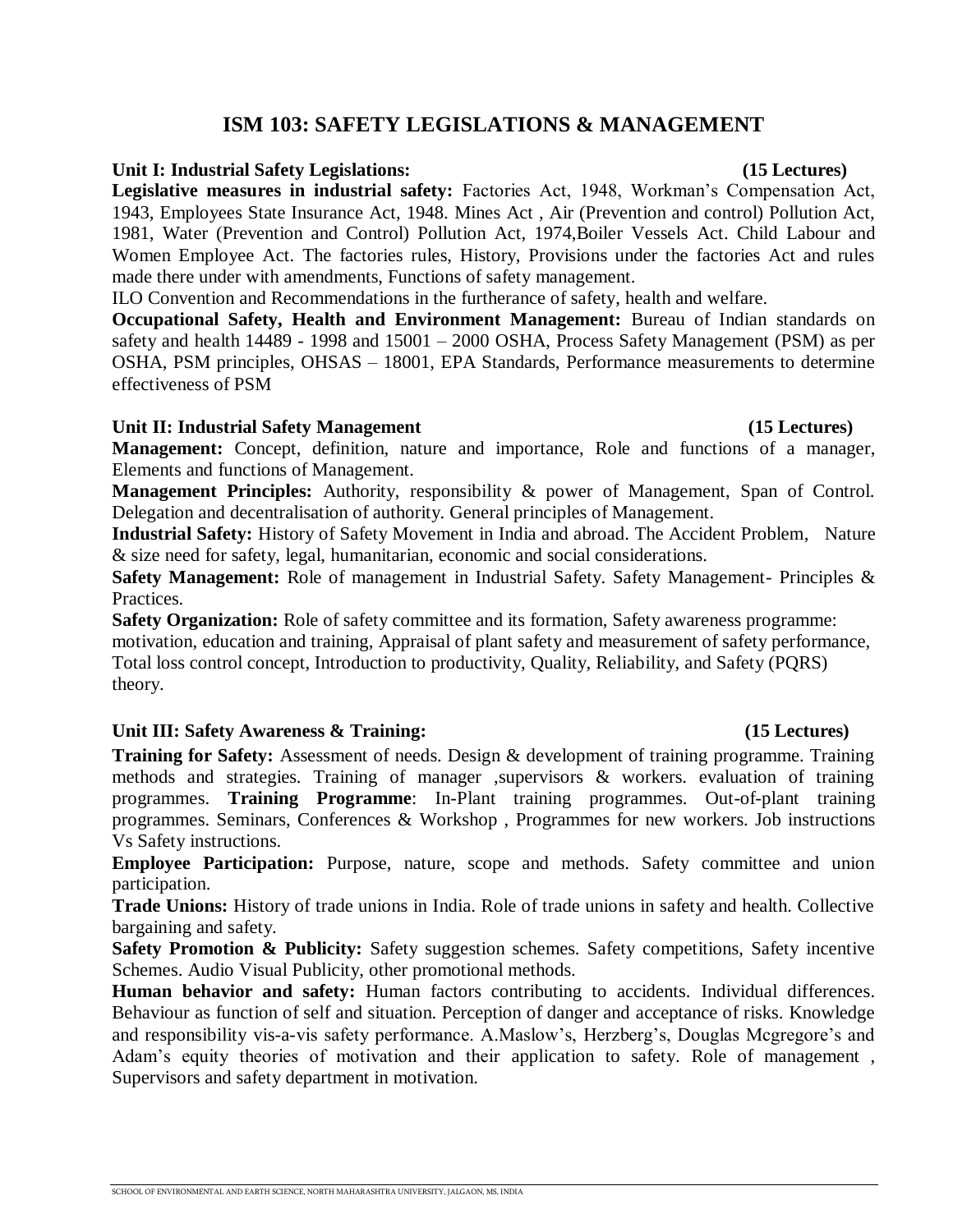### **Unit IV: Plant design & housekeeping: (15 Lectures)**

Concept of workplace and its design. Improving safety and productivity through work place design control measures. Technical and engineering control measures. Control measures against human error. Preventive maintenance. Role of Preventive maintenance in safety and health. Standards and code of practices for plant and equipment. Standardization and its benefits, Purchasing policy. Safety and good housekeeping. Need for planning and follow-up. Typical accidents due to poor housekeeping. Disposal of scrap and other trade wastes. Prevention of spillage. Marking of gangways and other locations. Use of colour as an aid for good housekeeping. Clean-up campaigns. Cleaning methods, employee assignment. Inspections and check-list. Result of good housekeeping. Plant safety observation, Plant Safety Inspections. Safety Sampling. Safety Surveys. Job Safety Analysis. Safety Inventory System. Product Safety. Permit to work systems. Safety tag systems. Loss Control: Damage control & system safety.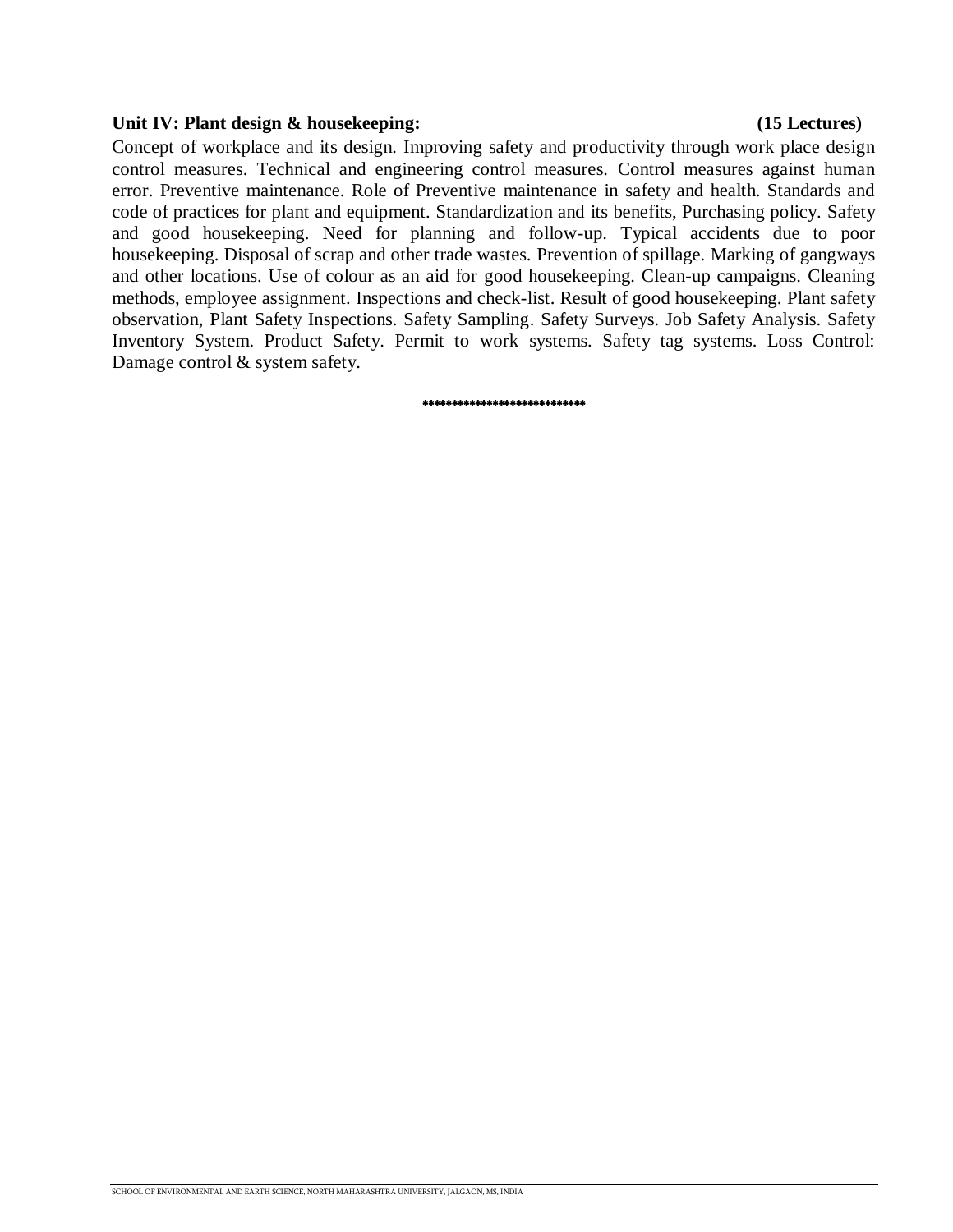## ISM 104: PRACTICAL COURSE

## **Experiments:**

- 1. Measurement of illumination level by Photo Meter.
- 2. Measurement of Sound Levels.
- 4. Determination of concentration of inflammable vapours.
- 5. Measurement of Static Charge/Electricity with the help of Static Charge Meter.
- 6. Determination of Fire Load in a given work place.
- 7. Measurement of Vibrations of Machines and equipment.
- 8. Measurement of Insulation Resistance.
- 9. Continuity test for Electrical Circuits.
- 10. Earthing continuity test.
- 11. Calibration of Rotameter by Wet Test Meter.
- 12. Detection of Carbon Monoxide, NOx Hydrogen Sulphide, Ammonia, Aromatic Hydrocarbons, SO<sup>2</sup> by Gas Detectors and other direct reading instruments.
- 13. Measurement of Concentration of Dust using Personal Sampler by Gravimetric Method.
- 14. Sampling and analysis of Ammonia.
- 15. Estimation of Hydrogen Sulphide in Air.
- 16. Estimation of Chlorine in Work Environment.
- 17. Estimation of Mercury concentration in working atmosphere.
- 18. Sampling and analysis of  $SO<sub>2</sub>$  using Colorimetric method.
- 19. Assessment of Heat Stress in Work Environment.
- 20. Plotting of an Audiogram by Audiometer.
- 21. Carrying out Lung Function Test by Spirometer.
- 22. Assessment of fire & explosion potential and their prevention.
- 23. Any other experiment as per the syllabus of theory courses and approval of the faculty.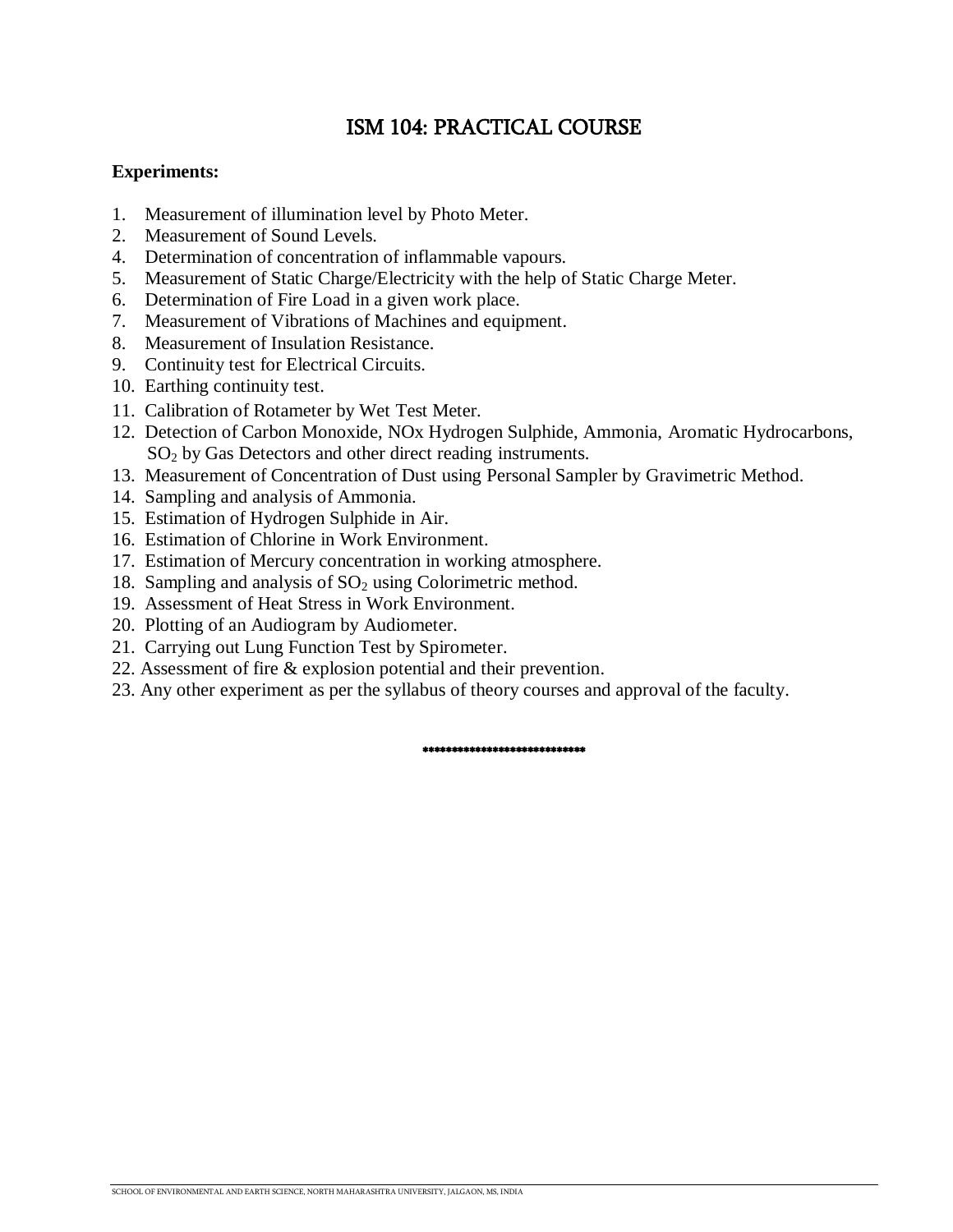## ISM 105: RESEARCH PROJECT

## Topics for Project:

- 1. Safety audit
- 2. HAZOP study
- 3. Preparation of emergency plan.
- 4. Design of management information system
- 6. In-plant safety inspection
- 7. Preparation of safety report
- 9. Safety organization and management
- 10. Study of employee's participation in safety.
- 11. Safe guarding of machinery
- 12. Material handling study.
- 13 Design of work place study
- 14. House keeping study
- 15. Lighting study
- 16. Ventilation study.
- 17. Fire hazard study
- 18. Electrical hazards study.
- 19. Noise control study.
- 20. Job safety analysis study.
- 21. Fault tree analysis study.
- 22. Hazards identification study.
- 23. Accident investigation and reporting study.
- 24. Measuring safety performance.
- 25. Study of cases under Factories Act.
- 26. Any other topic as per the syllabus of theory courses and approval of the faculty